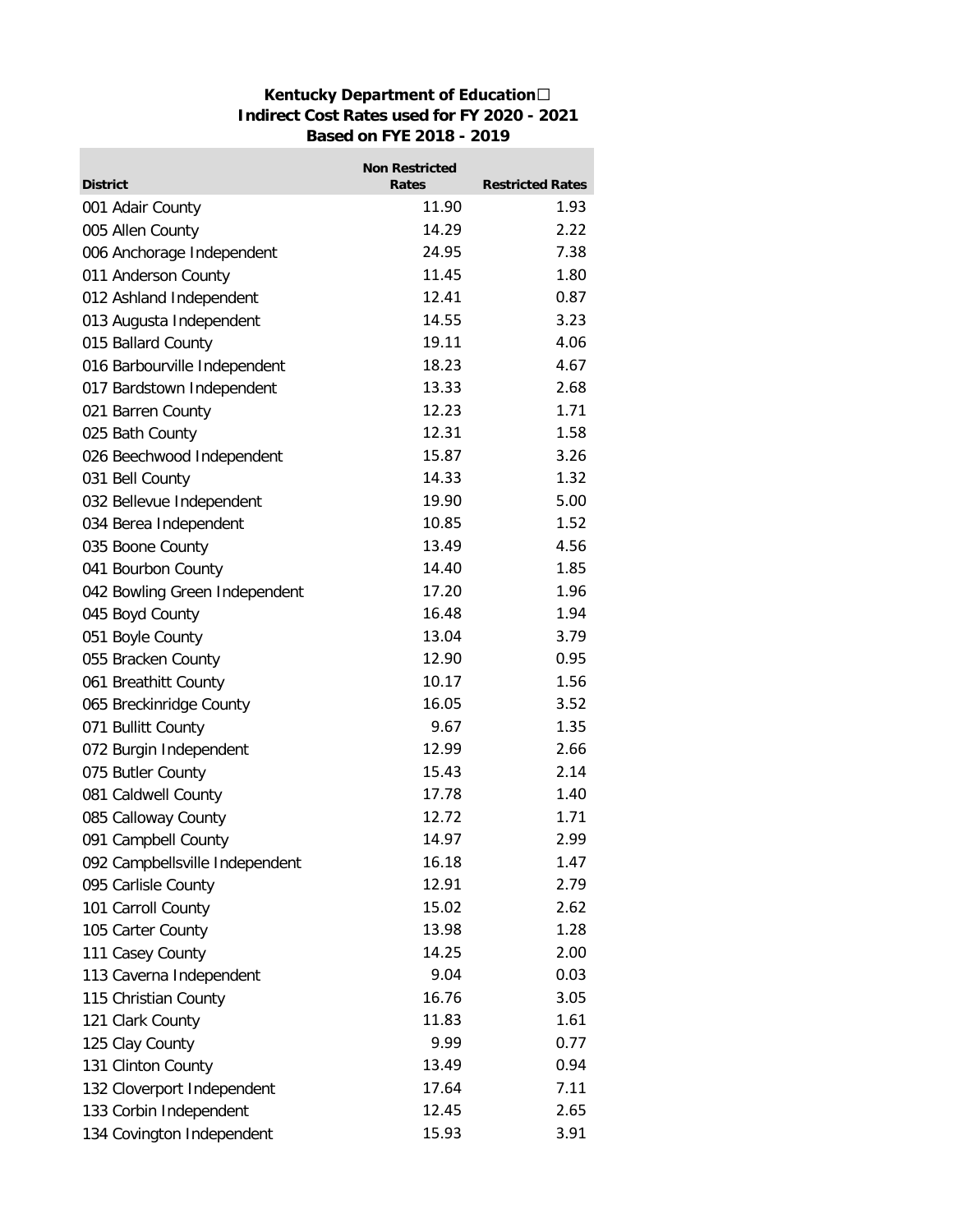| 135 Crittenden County            | 13.68 | 1.60 |
|----------------------------------|-------|------|
| 141 Cumberland County            | 14.98 | 3.19 |
| 143 Danville Independent         | 14.59 | 2.04 |
| 145 Daviess County               | 10.96 | 1.86 |
| 146 Dawson Springs Independent   | 16.35 | 4.44 |
| 147 Dayton Independent           | 15.26 | 3.81 |
| 149 East Bernstadt Independent   | 13.75 | 3.74 |
| 151 Edmonson County              | 15.45 | 2.11 |
| 152 Elizabethtown Independent    | 15.27 | 2.28 |
| 155 Elliott County               | 16.99 | 3.97 |
| 156 Eminence Independent         | 10.60 | 1.62 |
| 157 Erlanger-Elsmere Independent | 8.93  | 1.19 |
| 161 Estill County                | 13.55 | 2.23 |
| 162 Fairview Independent         | 22.94 | 6.53 |
| 165 Fayette County               | 16.36 | 5.20 |
| 171 Fleming County               | 10.76 | 0.14 |
| 175 Floyd County                 | 14.63 | 1.32 |
| 176 Fort Thomas Independent      | 14.80 | 2.31 |
| 177 Frankfort Independent        | 16.79 | 4.76 |
| 181 Franklin County              | 12.00 | 1.51 |
| 185 Fulton County                | 17.24 | 3.82 |
| 186 Fulton Independent           | 16.65 | 3.51 |
| 191 Gallatin County              | 16.44 | 3.41 |
| 195 Garrard County               | 11.42 | 1.56 |
| 197 Glasgow Independent          | 9.47  | 1.16 |
| 201 Grant County                 | 15.64 | 1.63 |
| 205 Graves County                | 11.14 | 1.26 |
| 211 Grayson County               | 10.50 | 1.07 |
| 215 Green County                 | 12.07 | 2.15 |
| 221 Greenup County               | 16.00 | 1.85 |
| 225 Hancock County               | 13.76 | 2.57 |
| 231 Hardin County                | 11.32 | 1.37 |
| 235 Harlan County                | 14.41 | 1.02 |
| 236 Harlan Independent           | 11.79 | 1.71 |
| 241 Harrison County              | 15.77 | 2.32 |
| 245 Hart County                  | 12.83 | 2.19 |
| 246 Hazard Independent           | 13.38 | 2.18 |
| 251 Henderson County             | 15.22 | 3.14 |
| 255 Henry County                 | 12.27 | 1.87 |
| 261 Hickman County               | 15.55 | 2.56 |
| 265 Hopkins County               | 17.27 | 4.14 |
| 271 Jackson County               | 12.56 | 2.29 |
| 272 Jackson Independent          | 16.87 | 2.09 |
| 275 Jefferson County             | 14.45 | 3.18 |
| 276 Jenkins Independent          | 20.64 | 5.27 |
| 281 Jessamine County             | 14.16 | 3.91 |
| 285 Johnson County               | 13.18 | 1.41 |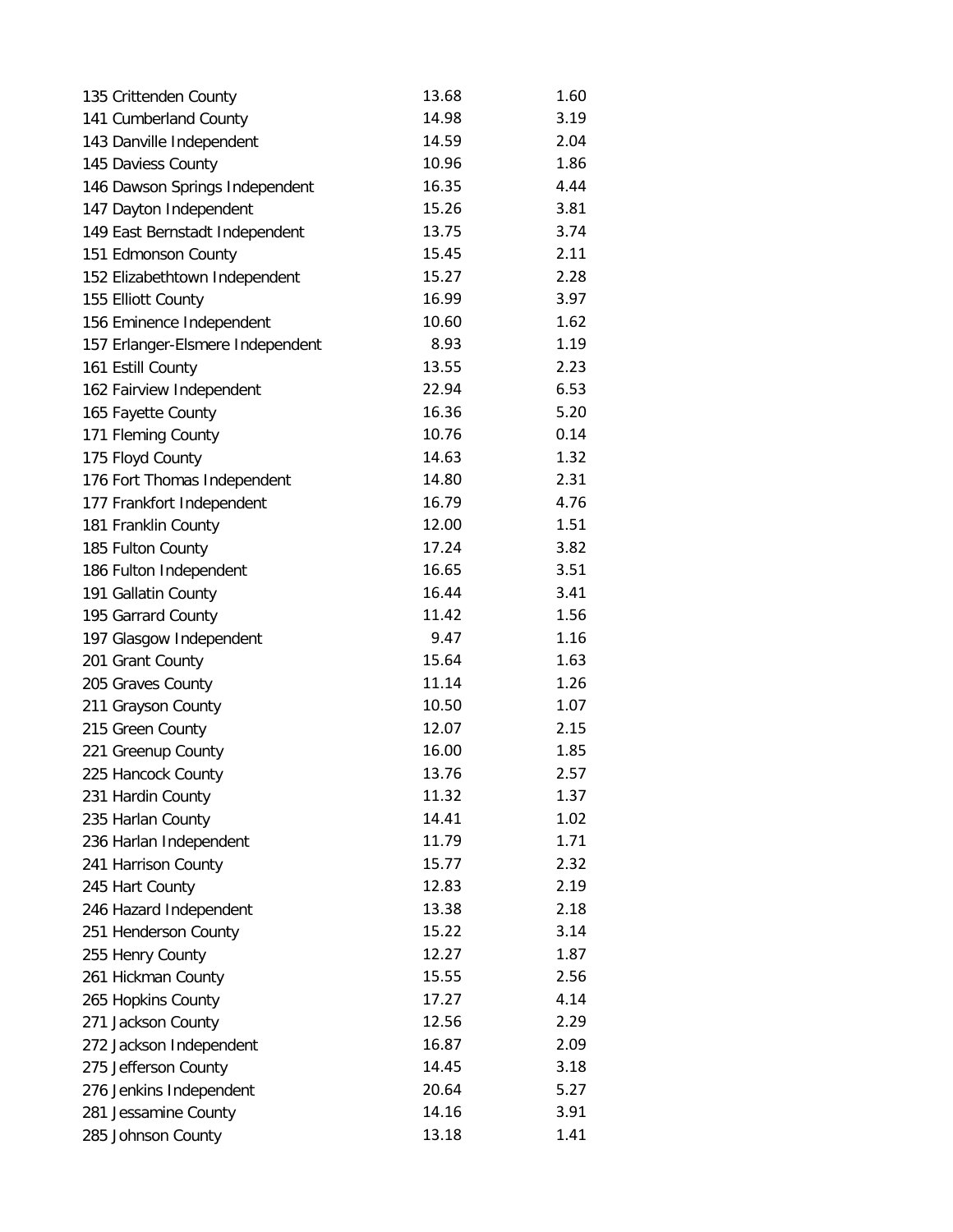| 291 Kenton County           | 14.28 | 1.90 |
|-----------------------------|-------|------|
| 295 Knott County            | 13.18 | 2.06 |
| 301 Knox County             | 12.82 | 1.54 |
| 305 LaRue County            | 11.35 | 1.80 |
| 311 Laurel County           | 14.42 | 2.31 |
| 315 Lawrence County         | 16.29 | 0.92 |
| 321 Lee County              | 16.93 | 3.43 |
| 325 Leslie County           | 13.05 | 1.34 |
| 331 Letcher County          | 15.81 | 2.05 |
| 335 Lewis County            | 13.11 | 2.73 |
| 341 Lincoln County          | 13.47 | 1.90 |
| 345 Livingston County       | 13.16 | 1.76 |
| 351 Logan County            | 14.16 | 1.37 |
| 354 Ludlow Independent      | 10.64 | 1.29 |
| 361 Lyon County             | 15.70 | 2.56 |
| 365 Madison County          | 11.41 | 1.41 |
| 371 Magoffin County         | 13.54 | 1.64 |
| 375 Marion County           | 10.41 | 2.52 |
| 381 Marshall County         | 14.40 | 1.97 |
| 385 Martin County           | 16.85 | 1.92 |
| 391 Mason County            | 13.77 | 2.53 |
| 392 Mayfield Independent    | 12.62 | 1.27 |
| 395 McCracken County        | 15.80 | 2.50 |
| 401 McCreary County         | 14.79 | 2.91 |
| 405 McLean County           | 15.02 | 2.40 |
| 411 Meade County            | 13.40 | 1.33 |
| 415 Menifee County          | 14.99 | 3.14 |
| 421 Mercer County           | 12.51 | 1.89 |
| 425 Metcalfe County         | 13.88 | 2.61 |
| 426 Middlesboro Independent | 12.07 | 1.23 |
| 431 Monroe County           | 17.56 | 2.68 |
| 435 Montgomery County       | 14.72 | 3.15 |
| 441 Morgan County           | 18.80 | 2.23 |
| 445 Muhlenberg County       | 15.52 | 2.28 |
| 446 Murray Independent      | 9.66  | 1.65 |
| 451 Nelson County           | 15.31 | 3.05 |
| 452 Newport Independent     | 15.79 | 3.29 |
| 455 Nicholas County         | 12.38 | 1.59 |
| 461 Ohio County             | 16.45 | 3.68 |
| 465 Oldham County           | 11.26 | 2.29 |
| 471 Owen County             | 12.41 | 1.50 |
| 472 Owensboro Independent   | 13.63 | 3.21 |
| 475 Owsley County           | 13.09 | 1.66 |
| 476 Paducah Independent     | 18.27 | 2.89 |
| 477 Paintsville Independent | 13.04 | 1.61 |
| 478 Paris Independent       | 18.80 | 4.31 |
| 481 Pendleton County        | 15.37 | 3.02 |